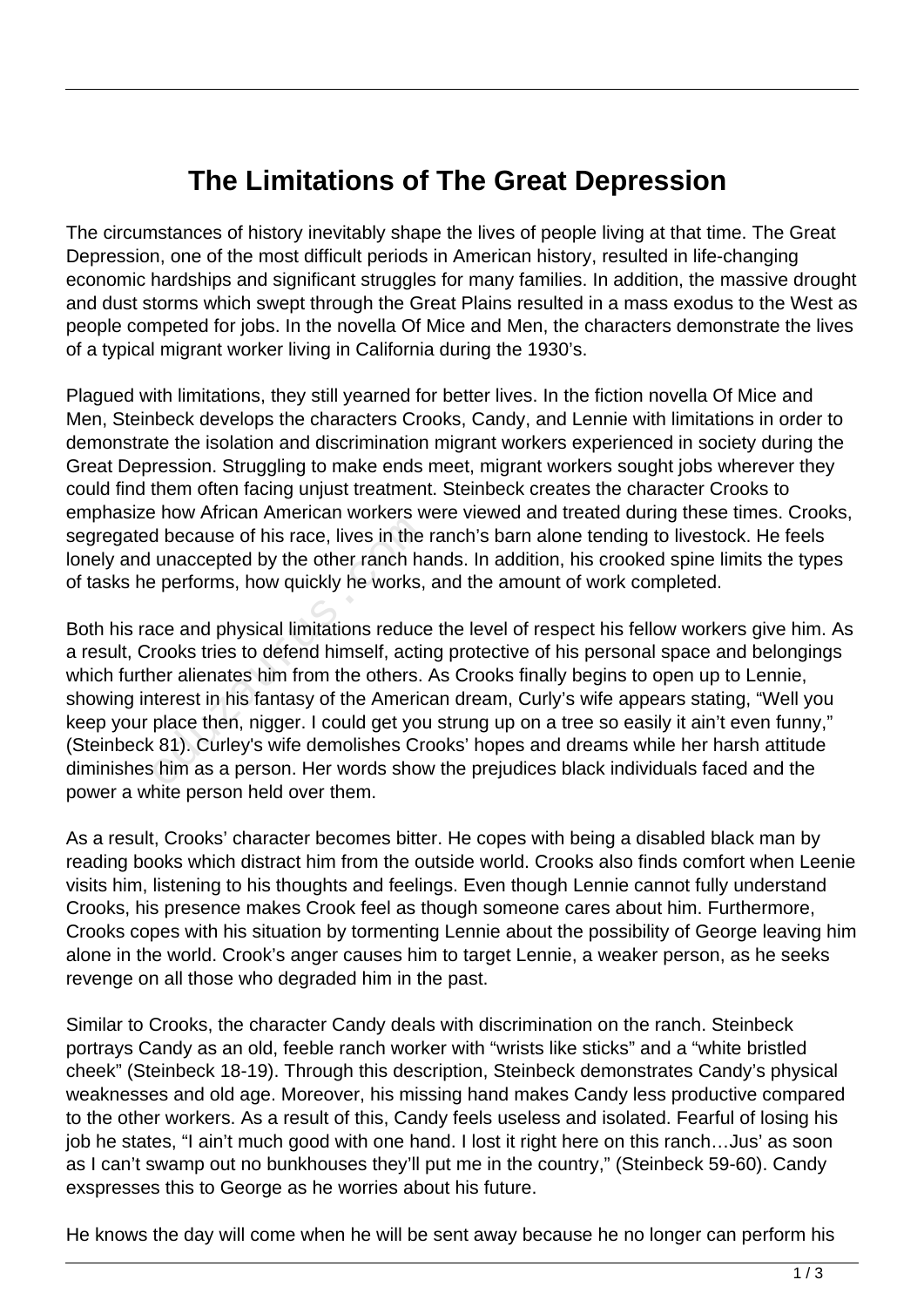job. Through Candy's character, Steinbeck reflects the discrimination of the elderly in society. Viewed no longer as contributors to society, they get discarded or sent away. Due to this, Candy becomes keen on helping Lennie and George establish their American dream of owning a farm. Candy would feel useful again conducting simple tasks, such as working in the garden, which make his fears disappear. This hopefulness helps him cope with his limitations bringing joy and purpose again to his life.

Just as Crooks and Candy endured isolation and discrimination, so does the character Lennie. Steinbeck creates Lennie as an animal-like person with several disabilities to further show the situation of migrant workers. Although physically large and strong, Lennie struggles with the limitations of short-term memory loss, cognitive deficits, reduced social skills, and obsessivecompulsive behaviors. Lennie often forgets events or things people tell him. One example occurs on the way to the farm when Lennie thinks he lost his work ticket so he states, " George I ain't got mine.

I must've lost it," (Steinbeck 5). Panicked, Lennie does not remember George taking the ticket for safe keeping. George attempts to manage Lennie's memory loss by having him repeat words or sentences spoken to him over and over. Limitations like this make Lennie unable to live on his own and fit into a typical society. Child-like and innocent, Lennie does not understand the consequences of his actions. Dependent on George, Lennie often turns to him for help or support. As they prepare to go to the ranch George explains to Lennie, "That ranch we're goin to is right down there about a quarter mile. We're gonna go in an' see the boss. Now, look- I'll give him the work tickets, but you don't say nothing. I entences spoken to him over and<br>own and fit into a typical society. (<br>quences of his actions. Dependen<br>s they prepare to go to the ranch (<br>down there about a quarter mile. V<br>ne work tickets, but you don't say r<br>but what a

f he finds out what a crazy bastard you are, we won't get no job, but if he sees ya work before he hears you talk, we're set. You got that?" (Steinbeck 6). George instructs Lennie not to speak to their new boss so they do not lose their jobs. This quote suggests the prejudice held by society against individuals with cognitive difficulties who could not effectively communicate. When situations become confusing or scary, Lennie becomes safe by George's presence and by touching something soft like a mouse or a rabbit. Additionally, Lennie finds comfort when he hears the story of the farm he and George dream about owning some day.

The farm represents a place where Lennie can feel safe surrounded by his favorite things. Throughout the novella, Lennie also experiences social isolation because of his reduced intellect and poor social skills. As a result, he has trouble forming relationships. He copes with this isolation by attempting to be friendly to others on the ranch although they often reject him. As a result, he turns to animals for friendship and security as a way to deal with his poor social interaction.

Throughout John Steinbecks novella Of Mice and Men, the charachters Crooks, Candy, and Lennie represent the social isolation and discrimination migrant farm workers faced during the time of the Great Depression. Steinbeck creates his characters with specific limitations making their struggles visible to the reader while showing how they were viewed by society through the eyes of the other ranchers. Crooks' race and physical disability, Candy's age and frailty, and Lennie's cognitive difficulties put them each at a disadvantage.

Each character deals with their shortcomings in different ways but they all find hope by dreaming of a better life. Ultimately, the American dream is unattainable for them because their limitations and discrimination. Left to struggle, the migrant workers of the Great Depression